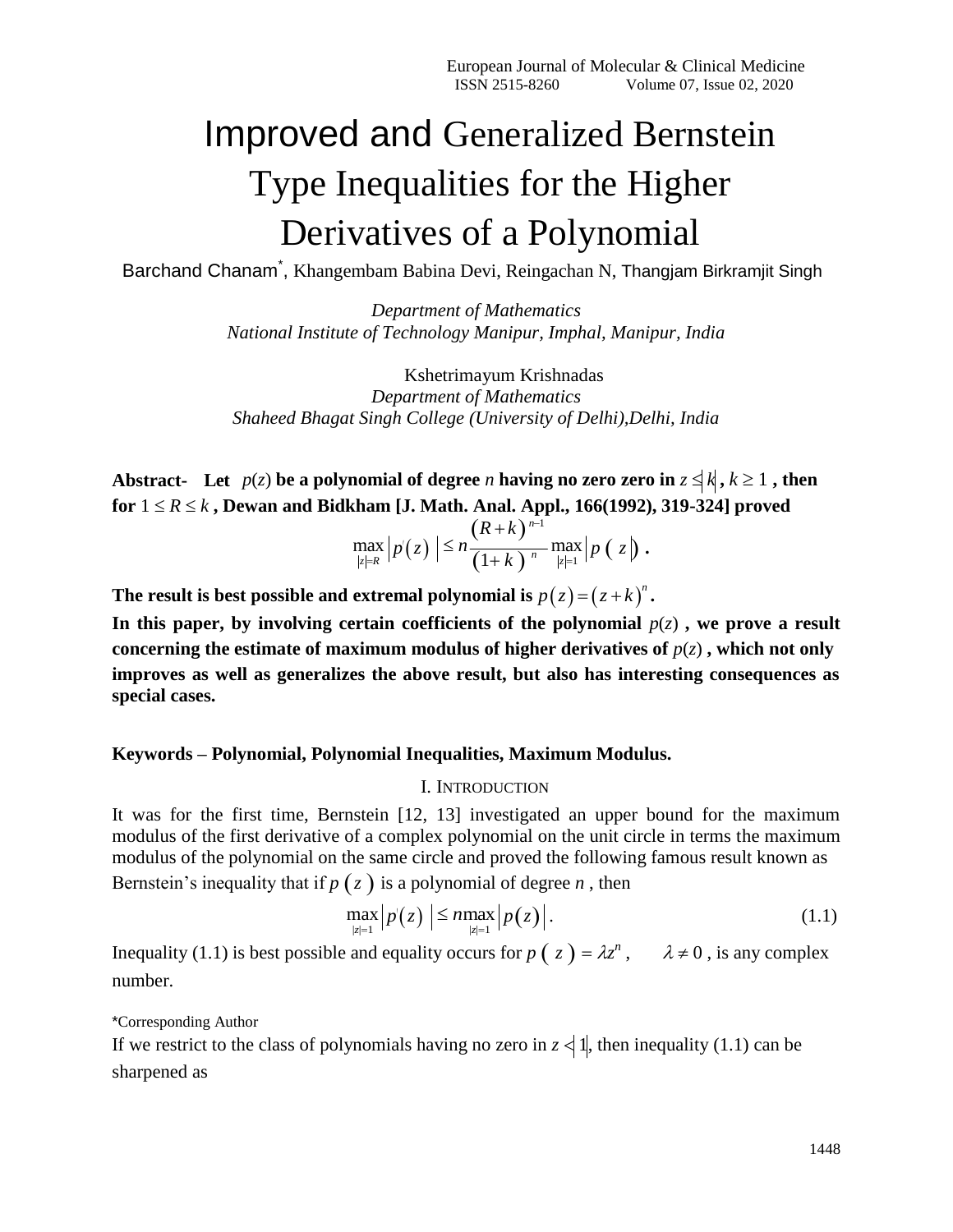$$
\max_{|z|=1} |p'(z)| \leq \frac{n}{2} \max_{|z|=1} |p(z)|.
$$
 (1.2)

The result is sharp and equality holds in (1.2) for  $p(z) = \alpha + \beta z^n$ , where  $|\alpha| = |\beta|$ Inequality (1.2) was conjectured by Erdös and later proved by Lax [10].

Simple proofs of this theorem were later given by de-Bruijn [3], and Aziz and Mohammad [1]. It was asked by Professor R.P. Boas that if  $p(z)$  is a polynomial of degree *n* not vanishing  $\inf |z| < k$ ,  $k > 0$ , then how large can

$$
\left\{\max_{|z|=1} |p(z)| \middle| \min_{|z|=1} |p(z)|\right\} \text{ be?}
$$
\n(1.3)

A partial answer to this problem was given by Malik [11], who proved

**Theorem A.** *If*  $p$  ( $z$ ) *is a polynomial of degree n having no zero in the disc*  $z < k$ ,  $k \ge 1$ , *then* 

$$
\max_{|z|=1} |p'(z)| \leq \frac{n}{1+k} \max_{|z|=1} |p(z)| \tag{1.4}
$$

*The result is best possible and equality holds for*  $p(z) = (z + k)^n$ *.* 

For the class of polynomials not vanishing in  $z \, \langle \, k, k \leq 1$ , the precise estimate for maximum of  $p(z)$  on  $|z|=1$ , in general, does not seem to be easily obtainable. For quite some time, it was believed that if  $p(z) \neq 0$  in  $|z| < k$ ,  $k \leq 1$ , then the inequality analogous to (1.4) should be

$$
\max_{|z|=1} |p(z)| \le \frac{n}{1+k^n} \max_{|z|=1} |p(z)|.
$$
\nwill Professor E.B. Saff gave the example

\n
$$
p(z) = \begin{pmatrix} 2 - 1 \\ z - \frac{1}{2} \end{pmatrix} \begin{pmatrix} z \\ z + \frac{1}{3} \end{pmatrix}
$$
\nto counter this belief.

Dewan and Bidkham [4] generalized Theorem A by considering any circle that lies in a closed circular annulus of radii 1 and *k* where  $k \ge 1$ . In fact, they prove

**Theorem B.** *If*  $p(z)$  *is a polynomial of degree n having no zero in*  $|z| < k$ ,  $k \ge 1$ , then for  $1 \leq R \leq k$ ,

$$
\max_{|z|=R} |p'(z)| \leq n \frac{(R+k)^{n-1}}{(1+k)^{n}} \max_{|z|=1} |p(z)|.
$$
 (1.6)

*The result is best possible and extremal polynomial is*  $p(z) = (z + k)^n$ .

*n*

In this paper, by involving some coefficients of the polynomial  $p(z)$  and also  $\min_{|z|=k} |p(z)|$ , we obtain a result which is an improvement and a generalization of (1.6) by further extending for the *sth* derivative of  $p(z)$  and maxima are considered on two different circles lying both inside and on any circle . More precisely, we have

**Theorem.** If 
$$
p(z) = \sum_{v=0} a_v z^v
$$
 is a polynomial of degree n having no zero  $i | n \nmid z < k$ ,  $k > 0$ , then for  $0 < r \leq R \leq k$ ,  $1 \leq s \leq n$ , and for every real or complex number  $\lambda$  with  $\lambda \nmid 1$ ,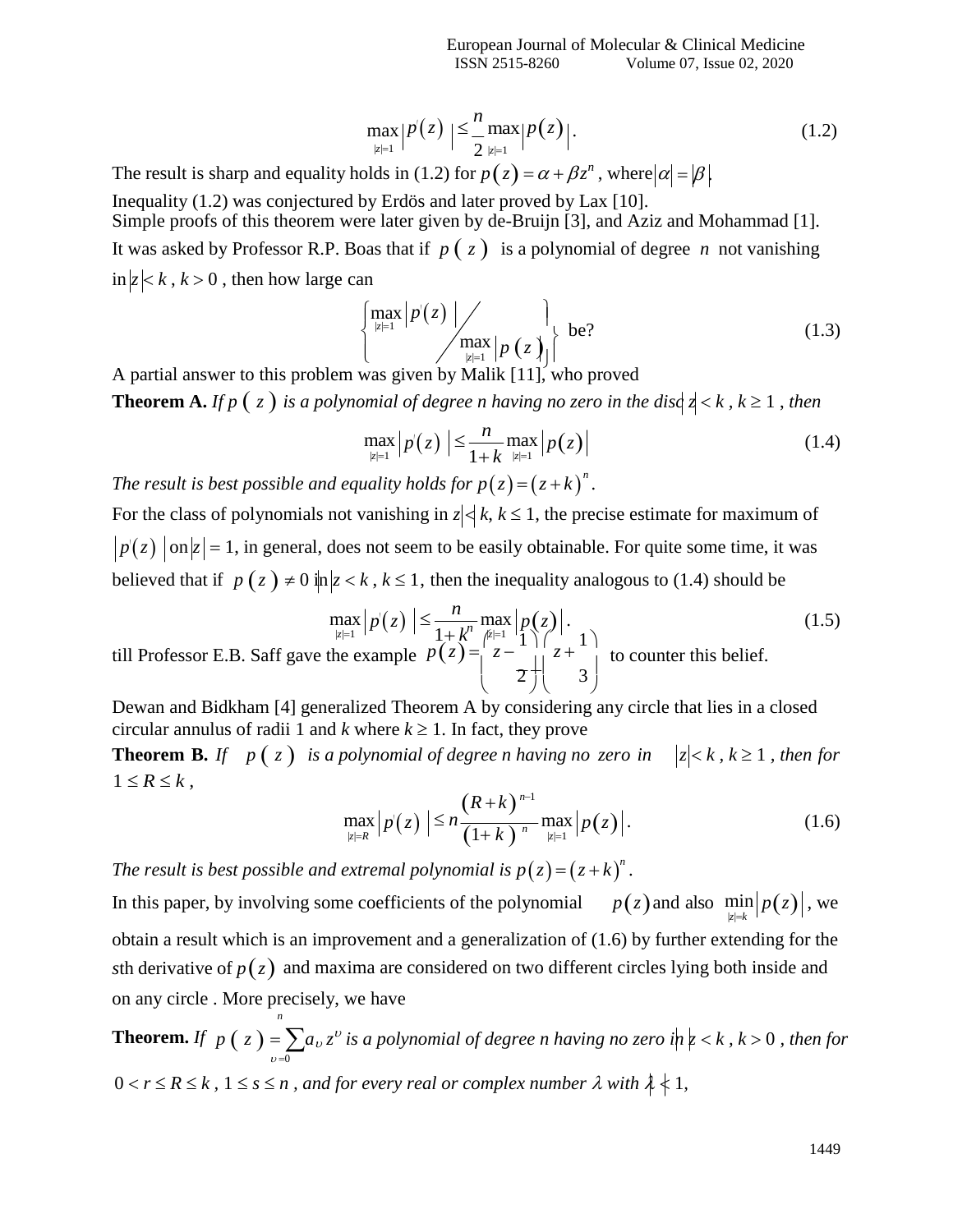$$
\max_{|z|=R} |P^{(s)}(z)| \leq \frac{n(n-1)\Big[ (n-s+1)\Big[ (\vert R+k \vert)^n \Big]}{R^s + \delta_{k,s}} \cdot \frac{\vert R+k \vert^n \vert}{\vert \lfloor r+k \rfloor} \cdot \max_{|z|=r} |P(z)|^{-\left\{ \left( \frac{R+k}{r+k} \right)^n - 1 + \vert \lambda \vert \right\}} \cdot \min_{|z|=k} |P(z)| \Big],
$$

(1.7)

*where*

$$
\delta_{k,s} = \frac{k^{s+1} + \frac{1}{C(n,s)} \frac{|a_s|}{|a_0 + A_n}}{R + \frac{\Box 1a_s}{C(n,s)} \frac{|a_0 + A_n}{|a_0 + A_n}} \quad \text{with} \quad C(n,s) = \frac{n!}{s!(n-s)!}.
$$

*The result is best possible for*  $s = 1$  *and equality in* (1.7) *holds for*  $p(z) = (z + k)^n$ .

**Remark 1.1.** Taking limit as  $\lambda \neq 1$ , our theorem reduces to the following interesting result, which gives a generalization of the result of Mir [13]. *n*

**Corollary 1.1.** *If*  $p(z) = \sum a_i z^v$  $\overline{v=0}$ *is a polynomial of degree n having no zero in*  $|z| < k$ ,  $k > 0$ ,

then for 
$$
0 < r \le R \le k
$$
 and  $1 \le s \le n$ ,  
\n
$$
\underbrace{n(n-1)...(n-s+1)}_{\text{max}} \left\{ R + k \atop r+k \right\}^n \left\{ \left\{ \right\}
$$
\nwhere  $\underbrace{\left| \bigcup_{z \in R} \bigcup_{k=1}^{n} \left| \bigcup_{z \in R} \bigcup_{k=s}^{n} \bigcup_{k=s}^{n} \bigcup_{z \in R} \bigcup_{k=s}^{n} p(z) - \min_{z \in R} p(z) \right|} \right\}$  (1.8)

$$
\phi_{k,s} = \frac{k^{s+1} + \frac{1}{C(n,s)} \frac{|a_s|}{|a_0 + m} k^{2s} R}{R + \frac{1}{C(n,s)} \frac{|a_s|}{|a_0 + m} k^{s+1}}.
$$

**Remark 1.2.** Putting  $R = r = 1$ , Corollary 1.1 further reduces to the result proved by Mir [13], namly

**Corollary 1.2.** If  $p(z) = \sum a_i z_i$  is a polynomial of degree *n* having no zero in $|z| < k$ ,  $k \ge 1$ , then *for*  $1 \leq s \leq n$ ,  $\overline{v=0}$ *n*

$$
\max_{\left|\frac{L}{c}\right|_{2}} |p^{(s)}(z)| \leq \frac{n(n-1)...(n-s+1)}{\psi_{k,s} + 1} \left\{ \max_{\left|\frac{L}{c}\right|_{2}} |p(z)| - \min_{\left|\frac{L}{c}\right|_{k}} |p(z)| \right\},
$$
\n
$$
\psi_{k,s} = k^{s+1} \left\{ \frac{\log C(n,s)}{1 + \frac{1}{C(n,s)} \log \left|\frac{a_s}{a_s}\right|} \right\}.
$$

 $where$ 

**Remark 1.3.** Further in Corollary 1.2, it is seen similar in the proof of the theorem that for a complex number  $\lambda$  with  $|\lambda| < 1$ , polynomial  $p(z) - \lambda m$ , where  $m = \min_{|z|=k} |p(z)|$ , has no zero  $\inf |z| \le k$ ,  $k \ge 1$  and it follows by applying inequality (2.2) of Lemma 2.1 to  $p(Rz) - \lambda m$ , that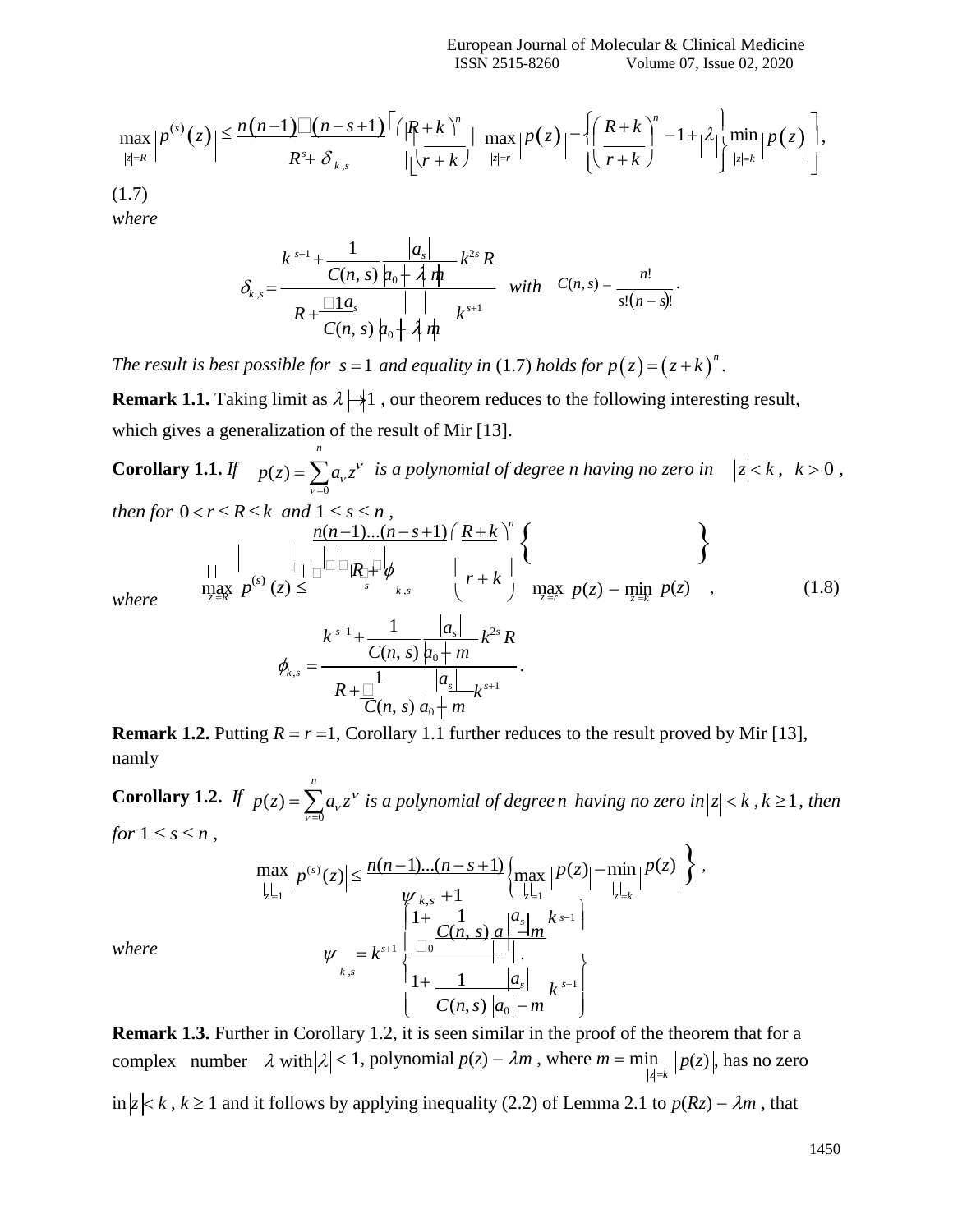$$
C(n, s)|a_0 - \lambda m| \geq a_s k
$$

By Lemma 2.3, we get

$$
C(n,s)\big(\big|a_0\big|-\big|\lambda\big|m\big)\geq |a_s|k^s.
$$

Letting  $\lambda \mapsto 1$ , we get

$$
C(n, s) \left( |a_0| - m \right) \geq |a_s| k^s,
$$

which in turn implies  $\psi_{k,s}$  of Corollary 1.2 is such that  $\psi_{k,s} \geq k^s$  for  $1 \leq s \leq n$ . This implies that Corollary 1.2 is an improvement of a result of Govil [8].

**Remark 1.4.** Putting  $\lambda = 0$ , our theorem reduces to the following result, which is a generalization of a result of Aziz and Rather [2].

*n*

**Corollary 1.3.** If  $p(z) = \sum a_v z_v$  is a polynomial of degree *n* having no zero in  $z \, k$  ,  $k > 0$ , then  $v = 0$ 

for 
$$
0 < r \le R \le k
$$
, and  $1 \le s \le n$ ,  
\n
$$
\max_{|z|=R} |p^{(s)}(z)| \le \frac{n(n-1)\Big[\frac{(n-s+1)}{s} \Big]^r (R+k)^n}{R^s + \alpha_{k,s}} \qquad \Big|\Big|\Big[\frac{R+k}{r+k}\Big]^{n} \max_{|z|=r} |p(z)|^{-\frac{1}{2}} \Big|\Big[\frac{R+k}{r+k}\Big]^{n-1} + \frac{\Big[\min_{|z|=k} |p(z)|\Big]^r (1.8)}{\Big|\Big|^{1/2}}.
$$

*where*

$$
\alpha_{k,s} = \frac{k^{s+1} + \frac{1}{C(n,s)} \frac{|a_s|}{|a_0|} k^{2s} R}{R + \frac{1}{C(n,s)} \frac{|a_s|}{|a_0|} k^{s+1}}.
$$

**Remark 1.5.** If we put  $R = r = \lim$  Corollary 1.1 then in this case  $k \ge 1$  and by Lemma 2.1, we have

$$
(k-1)\left\{1-\frac{1}{C(n,s)\,|\,a_0\,|\,k^s\right\}\geq 0\;,
$$

which is equivalent to

$$
\frac{k^{s+1} + \frac{1}{C(n, s)} \left| a_s \right|}{1 + \frac{1}{C(n, s)} \left| a_s \right|} \ge k^s.
$$
\n(1.9)

Inequality (1.9) clearly shows that Corollary 1.1 is an improvement and a generalization of a result proved by Govil and Rahman [7].

**Remark 1.5.** Corollary 1.1 provides a generalization of a result due Aziz and Rather [2].

**Remark 1.5.** If we assign  $\lambda = 0$  and  $R = r = s = 1$ , our theorem reduces to a result of Govil et. all [8].

**Remark 1.6.** Corollary 1.2 is an improved as well as a generalised version of a well-known inequality proved by Malik [11] under the same set of hypotheses.

**Remark 1.7.** If we put  $s = r = R = k = 1$ , Corollary 1.1 gives an improvement of inequality (1.2), conjectured by Erdös and later proved by Lax [10].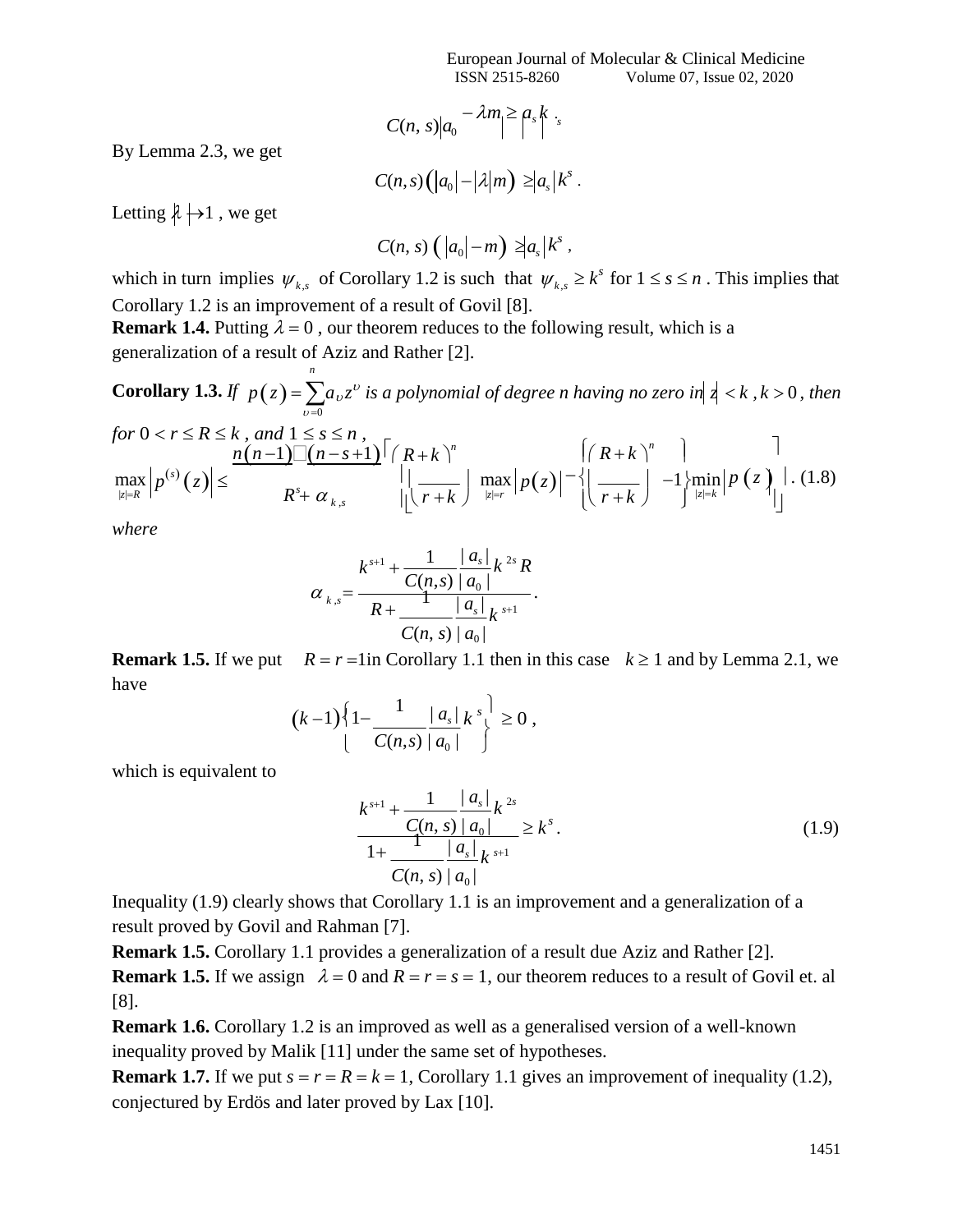### II LEMMA

The following lemmas are needed for the proof of the theorem.

*n*

*n*

**Lemma 2.1.** If 
$$
p(z) = \sum_{v=0} a_v z^v
$$
 is a polynomial of degree *n* such that  $p(z) \neq 0$  for  $|z| < k$ ,  $k \geq 1$ ,

*then*

$$
\mu_{k,s} | p^{(s)}(z) | \le |q|^{(s)}(z) |
$$
 for  $|z| = 1$ , (2.1)

*and*

$$
\frac{1}{C(n,s)}\left|\frac{a_s}{a_0}\right| \le 1,\tag{2.2}
$$

*where*

$$
q(z) = z^n p \left( \frac{z}{z} \right), \qquad \mu \qquad C(n, s) \left| \frac{a}{k^{s+1}} \right| \left| k \right|^{2s}
$$
\n
$$
q(z) = z^n p \left( \frac{z}{z} \right), \qquad \mu \leq \frac{\Box_{\mathbb{C}}(n, s) \left[ a_0 \right] + \left| a_s \right| k^{2s}}{\Lambda_{\mathbb{C}} \left[ a \right] \left| k \right|^{s+1}}
$$
\nand  $C(n, s)$  is as defined in our theorem.

\nThe above result is due to Aziz and Rather [2].

**Lemma 2.2.** *If*  $p(z) = a_0 + \sum a_v z_v$ ,  $1 \le \mu \le n$ , is a polynomial of degree n such that  $v = \mu$  $p(z) \neq 0$ *in*  $|z| < k$ ,  $k > 0$ , then for  $0 < r \le R \le k$ ,

$$
\max_{|z|=R} |P(z)| \leq \left(\frac{R^{\mu} + k}{r^{\mu} + k^{\mu}} \max_{|z|=r} \left| P(z) \right| - \left( \left( \frac{R+k}{r^{\mu} + k^{\mu}} \right) \min_{\mu \neq k} \left| P(z) \right| \right), \tag{2.3}
$$

*Equality holds in* (2.2) *for p*  $(z) = (z^{\mu} + k^{\mu})^{\mu}$  *where n is a multiple of*  $\mu$ . This Lemma is due to Dewan et. al [5]. *n*

then  $|p(z)| > m$  for  $|z| < k$ , and in particular  $|a| > m$ , where  $m = \min_{|z|=k} |p(z)|$ . **Lemma 2.3.** *If*  $p(z) = \sum a_i z^b$  $\overline{v=0}$ *is a polynomial of degree n with*  $p(z) \neq 0$  *for*  $|z| \leq k$ ,  $k \geq 1$ ,

The above lemma is due to Gardner et al. [6]. The following lemma was proved by Govil [7].

**Lemma 2.4.** *If*  $p(z)$  *is a polynomial of degree n having no zero in*  $|z| \le k$ ,  $k \ge 1$ , *then for*  $|z| > \frac{1}{2}$ ,

$$
\left| q^{(s)}(z) \right| \ge mn(n-1)...(n-s+1) \left| \frac{1}{4}^{n-s} \right|,
$$
\n
$$
\left| p(z) \right| \text{ and } q(z) = z^n \left| \frac{1}{z} \right|.
$$
\n
$$
(2.4)
$$

**Lemma 2.5.** *The function*

 $|z|=k$ 

*k*

where  $m = \min$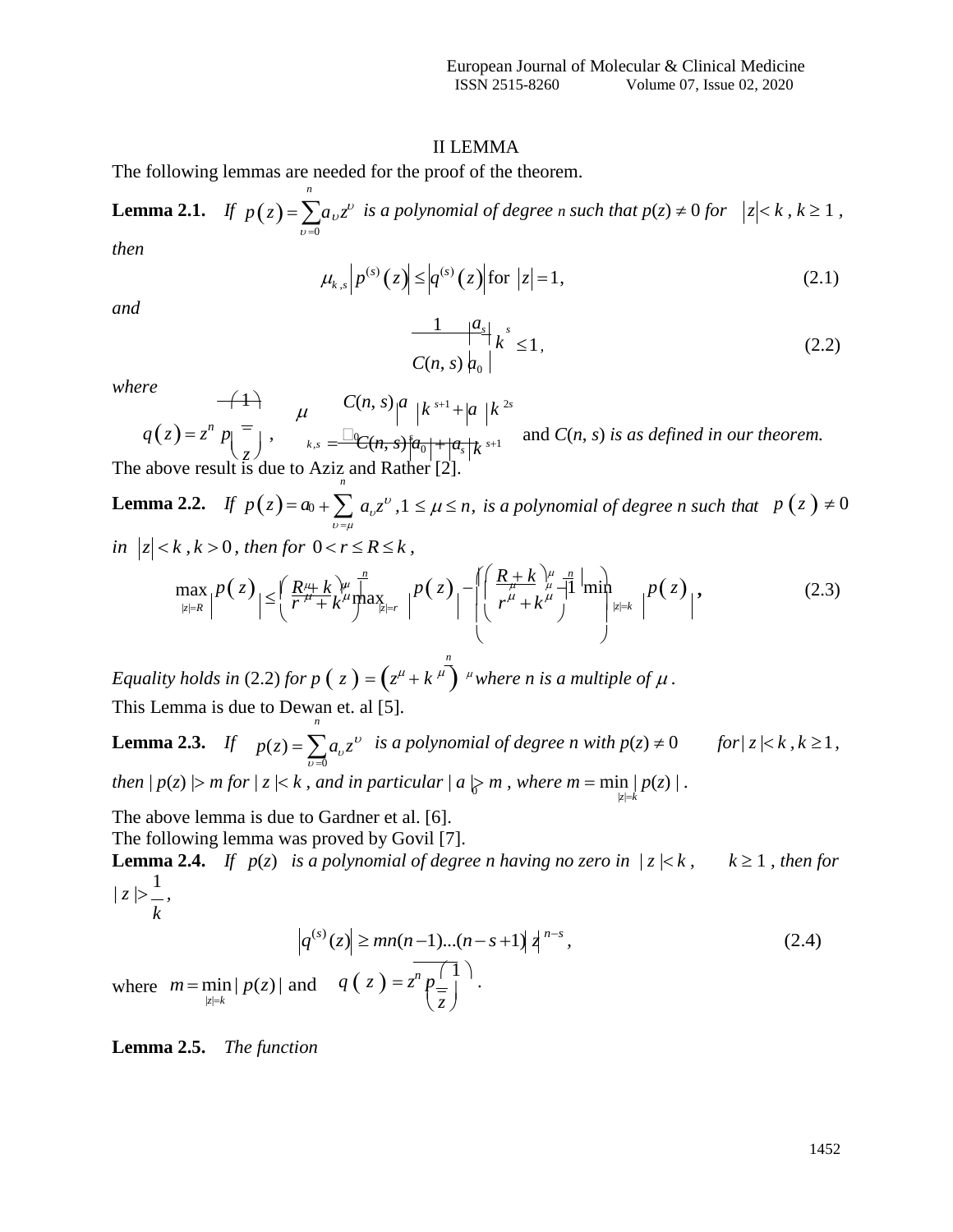$$
\phi(x) = k^{s+1} \begin{cases} |1 + \frac{1}{C(n, s)} \left( |a_s| \right) k_{s-1} \\ \frac{1}{1 + \frac{1}{C(n, s)} \left( |a_s| \right) k_{s+1}} \end{cases}, k \ge 1
$$

*is an increasing function of x . C*(*n*, *s*) *is as defined in our theorem.*

**Proof of Lemma 2.5.** The proof follows easily by considering the first derivative test on  $\phi(x)$ .

## III. PROOF OF THE THEOREM

If  $p(z)$  has no zero in  $z \nmid k$ ,  $k > 0$  and if  $0 < r \le R \le k$ , then  $P(z) = p(Rz)$  has no zero  $\inf_{|z| < \infty} \frac{k}{t} \geq 1$ . Now,  $m = \min |P(z)| = \min |p(Rz)| = \min |p(z)|$ .  $\overline{R}$  **R**  $|z| = \frac{k}{k}$   $|z| = k$   $|z| = k$ *R R*

If  $m > 0$ , then it follows from Rouche's Theorem that for every real or complex number  $\lambda$  with  $|\lambda| < 1$  the polynomial  $F(z) = P(z) - \lambda m$  has no zero in  $|z| < \kappa$ , *R*  $k \geq 1$ . Applying inequality *R* (2.1) of Lemma 2.1 to  $F(z)$ , we have for  $|z|=1$ 

$$
\mu'_{ks} \left| P^{(s)}(z) \right| \leq \left| Q^{(s)}(z) - \lambda mn(n-1)...(n-s+1)z^{n-s} \right|,
$$
\n(3.1)

where

$$
Q(z) = zn \overline{P\left(\frac{1}{z}\right)},
$$
  

$$
\mu' = \frac{1}{R^s} \Bigg\{\frac{k^{s+1} + \frac{1}{C(n,s)} \frac{|a_s|}{|a_0 - \lambda m|} k^{2s} R}{\frac{1}{C(n,s)} \frac{|a_s|}{|a_0 - \lambda m|} k^{s+1}}\Bigg\},
$$

and

$$
C(n, s) = \frac{n!}{s!(n-s)!}.
$$

Since  $\lambda$  |<1, we have

$$
|a_0 - \lambda m| \ge ||a_0| - |\lambda| m \models d_0 - |\lambda| m. \tag{3.2}
$$

In view of inequality (3.2) and Lemma 2.5, inequality (3.1) gives for  $|z| = 1$ ,

$$
\mu_{k,s} \left| P^{(s)}(z) \right| \leq \left| Q^{(s)}(z) - \lambda mn(n-1)...(n-s+1)z^{n-s} \right|,
$$
\n(3.3)

where

$$
\mu_{k,s} = \frac{1}{R^s} \left\{ \frac{k^{s+1} + \frac{1}{C(n,s)} \left| a_0 \right| - |\lambda| m^{k^{2s}} R}{R + \frac{1}{C(n,s)} \left| a_0 \right| - |\lambda| m} \right\}.
$$

If we choose the argument of  $\lambda$  on the right hand side of (3.3) such that for  $|z| = 1$ ,

$$
\left| Q^{(s)}(z) - \lambda mn(n-1)...(n-s+1)z^{n-s} \right| = \left| Q^{(s)}(z) \right| + \lambda \left| mn(n-1)...(n-s+1) \right|,
$$
 (3.4)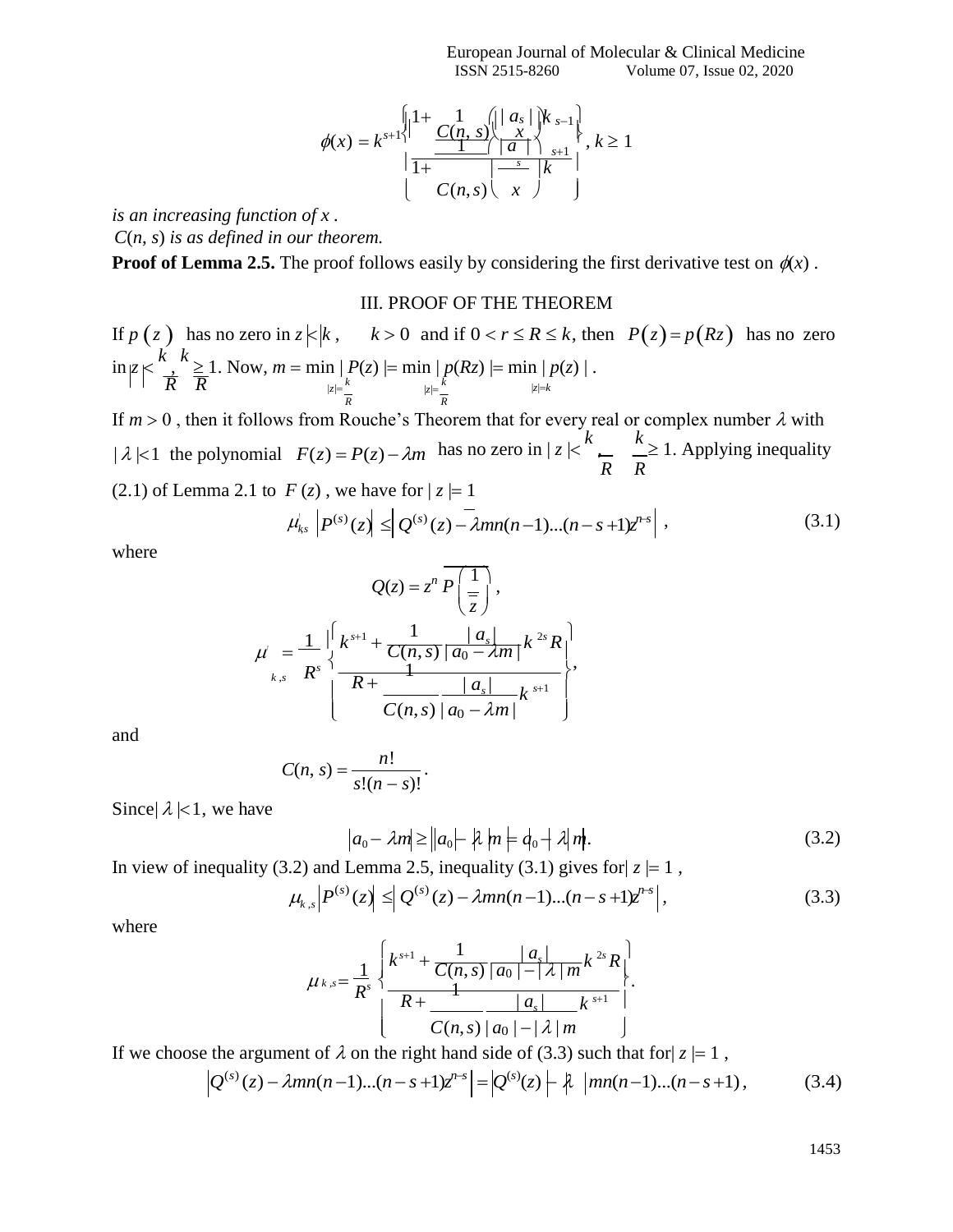which is possible by inequality (2.3) of Lemma 2.4. Using  $(3.4)$  to  $(3.3)$ , we obtain

$$
\mu_{k,s} \left| P^{(s)}(z) \right| \leq \left| Q^{(s)}(z) \right| - \left| \lambda \right| mn(n-1)...(n-s+1), \text{ for } |z| = 1. \tag{3.5}
$$

Now, if  $f(z)$  is a polynomial of degree *n* having all its zeros in  $|z| \le 1$ , then  $g(z) = z^n \frac{f(1)}{z}$  $(z)$ has no zero in $|z| < 1$ . Hence, using inequality (2.1) of Lemma 2.1 with  $k = 1$ , we have for  $|z| = 1$ 

$$
|g^{(s)}(z)| \leq |f^{(s)}(z)|. \tag{3.6}
$$

Let  $M = \max | P(z) |$ , then for every real or complex number  $\gamma$  with  $|\gamma| > 1$  $|z|=1$ we have, by

Rouche's theorem the polynomial *T* (*z*) = *P*(*z*) − *γ M z*<sup>*n*</sup> has all its zeros in | *z* | *<* 1. Suppose\n
$$
S(z) = z^n T \left( \frac{1}{z} \right) = \frac{1}{z} z^n P \left( \frac{1}{z} \right) - \frac{1}{\gamma} M = Q(z) - \frac{1}{\gamma} M
$$

Applying (3.6) to  $T(z)$ , we get for  $1 \le s \le n$  and  $|z| = 1$ 

$$
S^{(s)}(\phi) \nvert T^{(s)}(\zeta),
$$

which implies

$$
\left| Q^{(s)}(z) \right| \le \left| P^{(s)}(z) - \gamma M n(n-1)...(n-s+1)z^n \right|^{s} \text{ for } |z| = 1.
$$
 (3.7)

Since  $P(z)$  is of degree *n*, it is evident that the polynomial  $P^{(s)}(z)$  is of degree  $(n-s)$  and repeated application of Bernstein's inequality (1.1) to  $P(z)$  yields for  $|z| = 1$ 

$$
\left| P^{(s)}(z) \right| \le M \, n \big( n-1 \big) \dots \big( n - s + 1 \big). \tag{3.8}
$$

Further, for suitable choice of the argument of  $\gamma$  in (3.7), we have for  $|z| = 1$ 

$$
\left| Q^{(s)}(z) \right| \leq \left\| \gamma \middle| M \; n \; (n-1)...(n-s+1) \right| + P^{(s)}(z) \right\|,
$$

which becomes by taking limit as  $|\gamma| \rightarrow 1$ ,

$$
\left| Q^{(s)}(z) \right| \leq \left\| M \, n \, (n-1) \dots (n-s+1) \right\| + P^{(s)}(z) \right\| = M \, n \, (n-1) \dots (n-s+1) + P^{(s)}(z) \, ,
$$

which for  $|z| = 1$ , becomes on using (3.8) that

$$
P^{(s)}(z) + Q^{(s)}(z) \le n(n-1) \dots (n-s+1)M.
$$
 (3.9)

Inequality (3.9) in conjunction with inequality (3.5) gives for  $|z|=1$ 

$$
P^{(s)}(z) \le \frac{1}{1 + \mu_{k,s}} n(n-1) \cdot \ldots \cdot (n-s+1) \left\{ \max_{z=1}^{n} P(z) - \lambda \right\} m \right\},
$$
\n(3.10)

which on replacing  $P(z)$  by  $p(Rz)$ , we have for  $|z|=1$ ,  $(s)$ <sub>(z)</sub>  $\leq$   $\frac{1}{s}$ 

$$
p^{(s)}(z) \leq \frac{1}{R^s + \delta_{k,s}} n(n-1) \dots \dots (n-s+1) \left\{ \max_{|z|=R} |P(z)| - \lambda \min_{|z|=k} |P(z)| \right\} \text{ for } |z|=1, \quad (3.11)
$$

where  $\delta_{k,s}$  is as defined in the theorem.

When 
$$
\mu = 1
$$
, Lemma 2.2 becomes for  $0 < r \le R \le k$ ,  
\n
$$
\left| \begin{array}{cc} (R + k)^n & (R + k)^n \\ \max_{|z|=R} |p(z)| \le \left| \frac{1}{r+k} \right| \max_{|z|=r} |p(z)| - \left| \left( \frac{1}{r+k} \right) \right| - 1 \min_{|z|=k} |p(z)|. \end{array} \right|
$$
\n(3.12)

Using inequality  $(3.12)$  to inequality  $(3.11)$ , we obtain